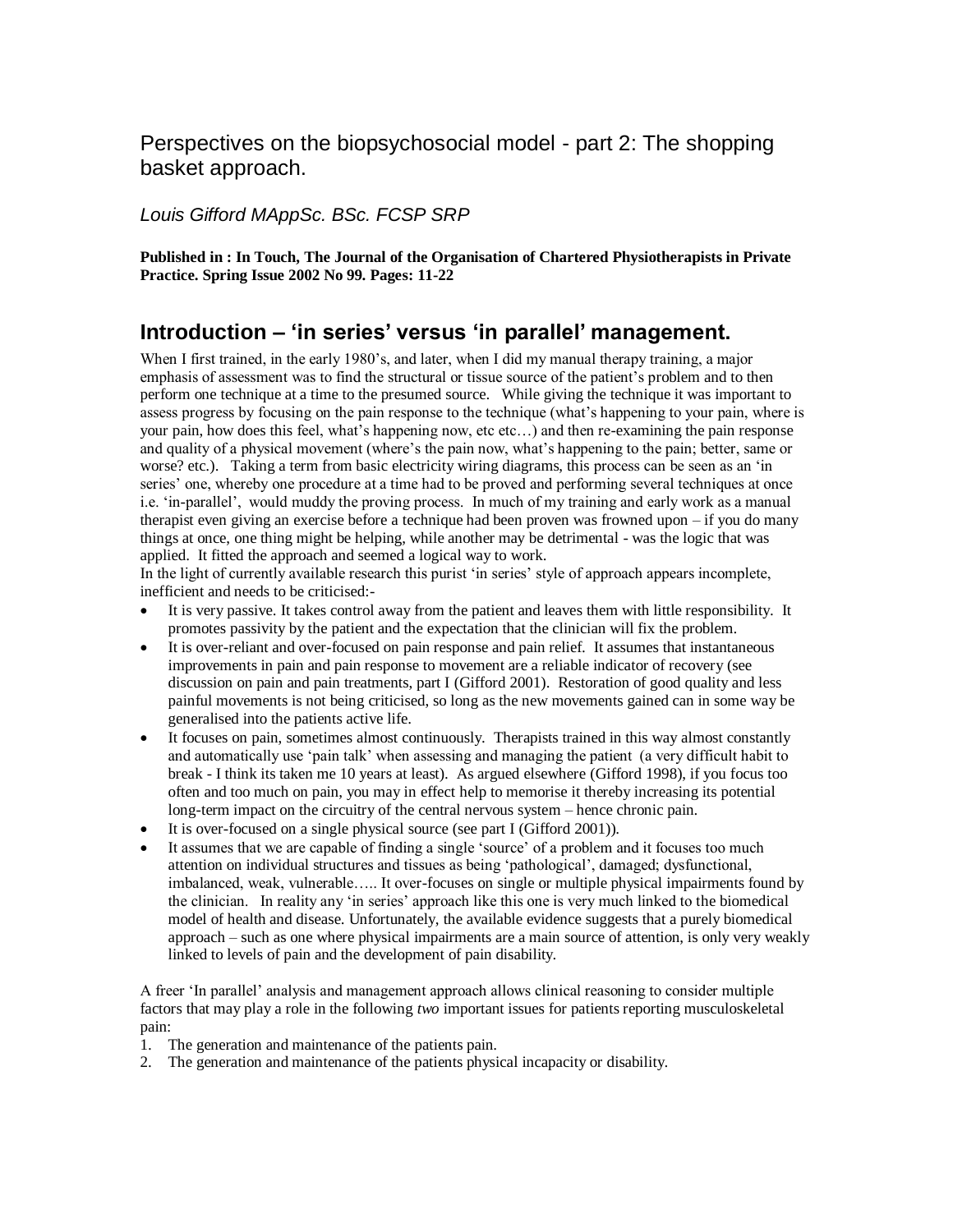When I learnt them, the approaches outlined above did not separate the two issues. There was little focus on function or disability and an assumption that they would right themselves once the pain went. If the pain did not go or diminish with treatment – the patient either drifted off or was referred back to the Dr. I had nothing left to offer.

If it helps the following are three significant 'steps forward' that happened to me.

- The first major step occurred when I realised that a patient's *disability or incapacity* related to their *performance* – in other words their willingness or confidence to do a movement. For example, I used to examine forward flexion by asking about resting pain then asking the patient to bend forward and report what happened to the pain. Now I might approach forward bending by asking the patient if they are willing to bend forward and if so to show me what they can do or feel confident to do. I am interested in their willingness to move and in their fear of the movement. I also look at the same movement performed from different starting positions in order to find out if the patient is capable of the movement in a more confident way. Performance, and hence range and quality of movement relates to psychological factors, in particular to fear and anxiety.
- The second occurred when I started to see pain and disability as separate issues, but to investigate and manage them *together* and in a much more balanced way. The joy of this approach is that with the majority of sub-acute, pre-chronic and longer term chronic-pain patients there is an ever increasing shift away from an inefficient and frustrating focus on pain reasoning, assessment and relief, towards improved function, improved physical confidence and pain *management*. This was a style of approach that was at once far more rewarding, a lot more predictable and far less pressurised. Life is nothing without physical confidence and physical function – you simply cannot live if you cannot do. Also, the common spin-off to improved performance/physical confidence is a reduction in symptoms, a better acceptance of symptoms and a much improved ability to cope.
- The third, was when I came to feel comfortable with the notion that 'pain treatments' are not very effective and frustratingly unpredictable – and that the longer a problem has been around the less effective any form of pain treatment tended to become. When treatments are successful I now reason that their mode of action is most likely to be via altered 'information processing' rather than any significant change in the tissues where the treatments are applied. This allows me to feel comfortable as well as confident with the placebo phenomenon and thus with any form of pain relief approach. If it's helpful – use it!

The biopsychosocial model of health and disease (see Waddell 1998, Roberts 2000) is multidimensional (in parallel) in that it seeks to explore all the factors that may be involved in the pain and the disability related to the patient and their presentation.

The factors are:

- 1. The social and work environment.
- 2. The type of behaviour adopted by the patient (illness behaviour)
- 3. The levels of distress
- 4. The patients attitudes and beliefs.
- 5. The pain.

The approach advocated is for physiotherapists to embrace the biopsychosocial model of health and disease and as a result embrace a far broader and multidimensional perspective on all conditions that we see. This ultimately involves dealing with more than one thing at a time, often holding back on 'hands on' or passive/active correction of minor impairments and thinking and managing in a very much more 'in parallel' style.

For me, the result of the last 10 or so years of integration of pain science into clinical reasoning and the integration of the biopsychosocial model into management and thinking is simply that a major goal for the patient is restoration of *thoughtless fearless movement*. Goal orientated movement is processed differently to pain focused/physically focused movement assessment.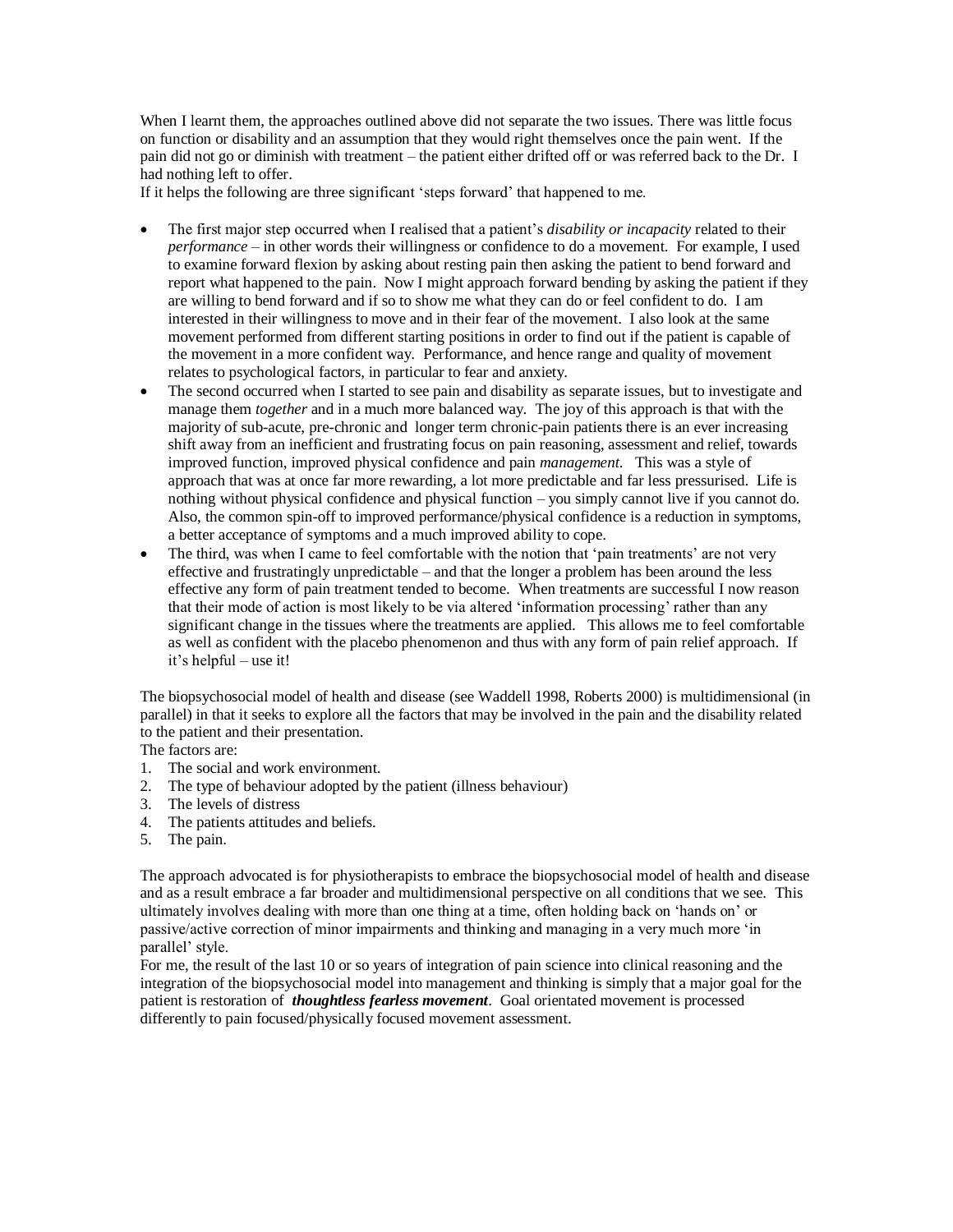### **The shopping basket approach.**

Changing thinking, reasoning and management approaches in never easy (see Muncey 2000). Just as established habits of movement and pain behaviour are difficult to change for many long term patients, so too are changes in our own 'habitual' clinical reasoning and treatment approaches.

As already argued, the biopsychosocial model is a model for broader based thinking, it is multidimensional in its approach and seeks answers to pain and disability associated with pain, that are beyond the tissue and pain focused styles that many of us have been schooled in.

The 'shopping basket approach' has evolved from my own analysis of how I think I think and reason with a patient. It may not suit everyone, but hopefully clinicians will find that it is simple and a useful way to see a bigger picture and possibly how a process of change is possible.

Whenever I see a patient, take their history and perform a physical examination, I start gathering information – I put it in the 'shopping basket' and the shopping basket contains seven compartments:-

- Compartment 1: **Biomedical factors**
- Compartment 2: **Psychosocial barriers to recovery**
- Compartment 3: **Disability/functional limitations**
- Compartment 4: **Physical impairments**
- Compartment 5: **Physical fitness – general**
- Compartment 6: **Physical fitness – local**
- Compartment 7: **Pain**

Each compartment will be discussed below and in part 3 of this series a patient example will be presented.

### *Compartment 1: Biomedical factors*

(See figures ….) See also the 'Diagnosis section in part 1 of this series. This compartment requires therapists to 'think like a Dr *should'* based on the best and most recent information - and be able to answer the following:

- *Is the condition serious and require further investigation or appropriate medical management and intervention?* Therapists need to assess the 'red flags' as written up in Waddell (1998) and Roberts (2000). The importance of therapists knowing how to assess red flags was emphasised in part one of this series.
- *Is the problem a common syndrome?* The reason for wanting to know this is that many presentations seen are clear cut and have well known natural histories. Some standard management protocols and treatments are available for many conditions. For example, frozen shoulder, wry neck, acute low back pain, hip OA, carpal tunnel syndrome etc. Clinicians need to be aware that many of the long established treatment protocols used for the management of these conditions have not necessarily got good support from clinical trials.
- *Is the nervous system competent?* This requires skilled and appropriate neurological testing.
- *Do you feel confident that the tissues that hurt or that may be responsible for the hurt are stable or strong enough to be progressively loaded? What tissue mechanisms are going on?* In part, the red flag assessment may help here. But time since the onset of the problem also tells us how long a healing process will have been going on. If we are to feel confident about getting people with pain moving and fitter we really want to feel confident that the tissues we are concerned about have a reasonable physical strength. Because the amount of pain a patient reports has so influenced therapists for so long the tendency is to hold back on function rather than keep it going or steadily increase from early stages. A great many of the 'pre' chronic patients that I see are held back functionally because of an over-focus on being guided by the pain or on fears of re-damaging the tissues. Overcoming this difficult problem in a way that guides patients to increased function without fear or causing a set-back is a major part of the *graded exposure* approach to functional recovery (patient example, see part 3)
- *What pain mechanisms are operating and can they be considered adaptive/helpful or maladaptive/unhelpful?* The recent integration of pain science into clinical reasoning (Gifford 1997, Gifford & Butler 1997, Butler 1998, Jones et al 2002) allows us to reason the type of pain mechanisms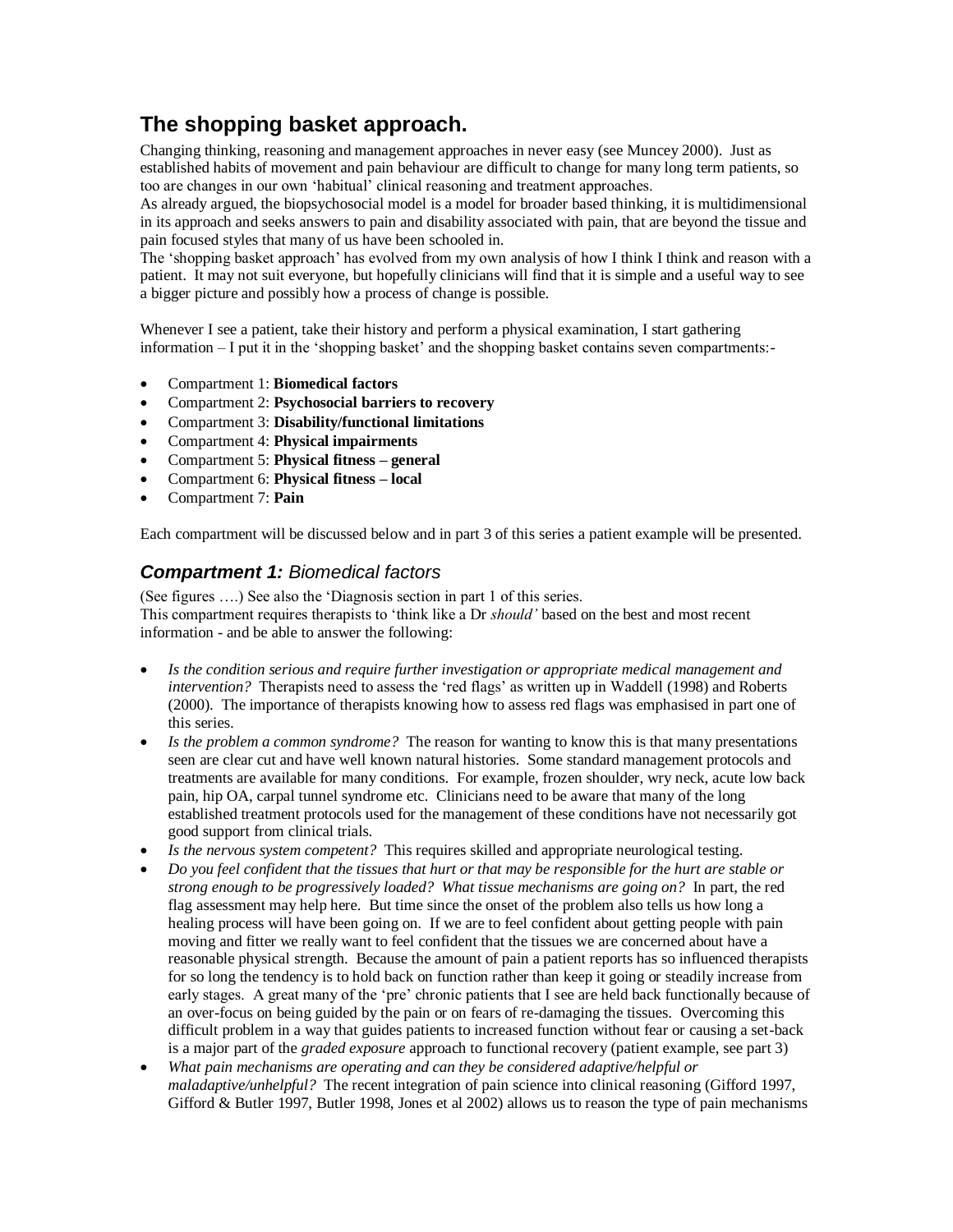that may be operating. For example, in an acutely twisted ankle, although considerable neurochemical activity will be taking place in central, motor and sympathetic systems, the predominant cause of the pain is most likely due to intense activity in nociceptors serving the damaged tissues. By contrast, a patient with ongoing pain of 4 or 5 years following a road traffic accident is likely to have heightened sensitivity and reactivity of central nervous system connections and pathways and far less dominant nociceptive mechanisms. Clearly, pain and nociceptive activity in the twisted ankle can be viewed as an 'adaptive' response of the tissues injured – if you like, the tissues, via the nociceptors, are screaming for help from the nervous system – their message reads "help me, do something will you, make him limp or take the weight off me, look after me, send me the paramedics…." and as such this is a necessary and normal part of the injury and its healing. Note that even here, how the person *reacts* to the nociception and subsequent pain could well be maladaptive, for example they may not move the ankle, they may over-focus on the pain, constantly tending to it and rubbing it, they may rest it for days, limp too much and for far too long etc. It is here, very often, that inappropriate (maladaptive!!) advice is often given by clinicians and others. How often have you seen patients with ankle sprains that have been told to rest, take pills and be guided by the pain? Isn't it harder the longer this type of behaviour has been going on? Very often the long immobilised tissues have become hypersensitive and stiff and the patient is very tense and fearful of movement.

In the second case, central activity and high levels of pain are likely to be considerably out of proportion to any remaining tissue abnormality, here the pain mechanism and the pain can be seen as much more maladaptive in nature. For the patient and the clinician it is helpful to understand that hurt does not equate with tissue harm or damage, and this new concept of pain needs to be taken on – by us, by medicine, and by our patients. Patients need to hear a consistent message from health carers, not different messages or conflicting ones. Great care must be taken not to dismiss pain that may be designated 'maladaptive', high levels of pain are disturbing, unpleasant and often make life unbearable. To dismiss chronic, ongoing, high levels of pain as not being 'harmful' or as being of no consequence is totally unreasonable. Recognising and feeling comfortable with maladaptive pain is a key issue and not at all easy – for patients *and clinicians.*

Please also note, even here, people can have chronic maladaptive pain but cope well with it and lead relatively productive and normal lives – even with maladaptive/useless/unhelpful levels of pain, people can lead functionally 'adaptive' lives.

#### *Compartment 2: Psychosocial barriers to recovery*

As already discussed in part 1 (Gifford 2001), psychosocial factors have been shown to be vital considerations in predicting outcome from a musculoskeletal pain problem. Psychosocial factors are stronger predictors of outcome than any individual biomedical measures. For example a patient with a significant disc protrusion will not necessarily have a poor outcome. However, a patient with back pain who believes that any activity that provokes the slightest discomfort should be avoided and as a result rests and avoids activity a great deal, can be predicted to not get going, get back to normal activities or back to work as well as those who confront their problem and try to keep going. How a patient 'ends up' is hugely determined by how they interpret and react to the situation they are in. Everyone tends to cope with their 'pain' situation in different ways and some have more adaptive or maladaptive styles than others. Clinicians can have a huge impact on how well patients cope and how they recover, most especially early on. Be aware though, the impact can just as easily be negative – for example, erring towards fear of movement and over focus on pain, as positive, whereby functional confidence gradually gains momentum and the patient quickly gets back to normal activity.

Clinicians need to be wary of their own labelling, attitudes and assessment of a patient in terms of things like 'psychogenesis' 'malingering' or 'over-reaction' for example. The plea, whatever you may want to think, is that the patient in front of you is what you have to deal with – their way of coping, their way of behaving, their way of attributing, or blaming or understanding the problem they have. Further, if you understand these things and understand where the patient is coming from, you are more likely to be able to shift them towards a more productive way of thinking and dealing with their situation and hence positively influence their recovery and reactivation processes. Very often these types of 'frustrating' patients have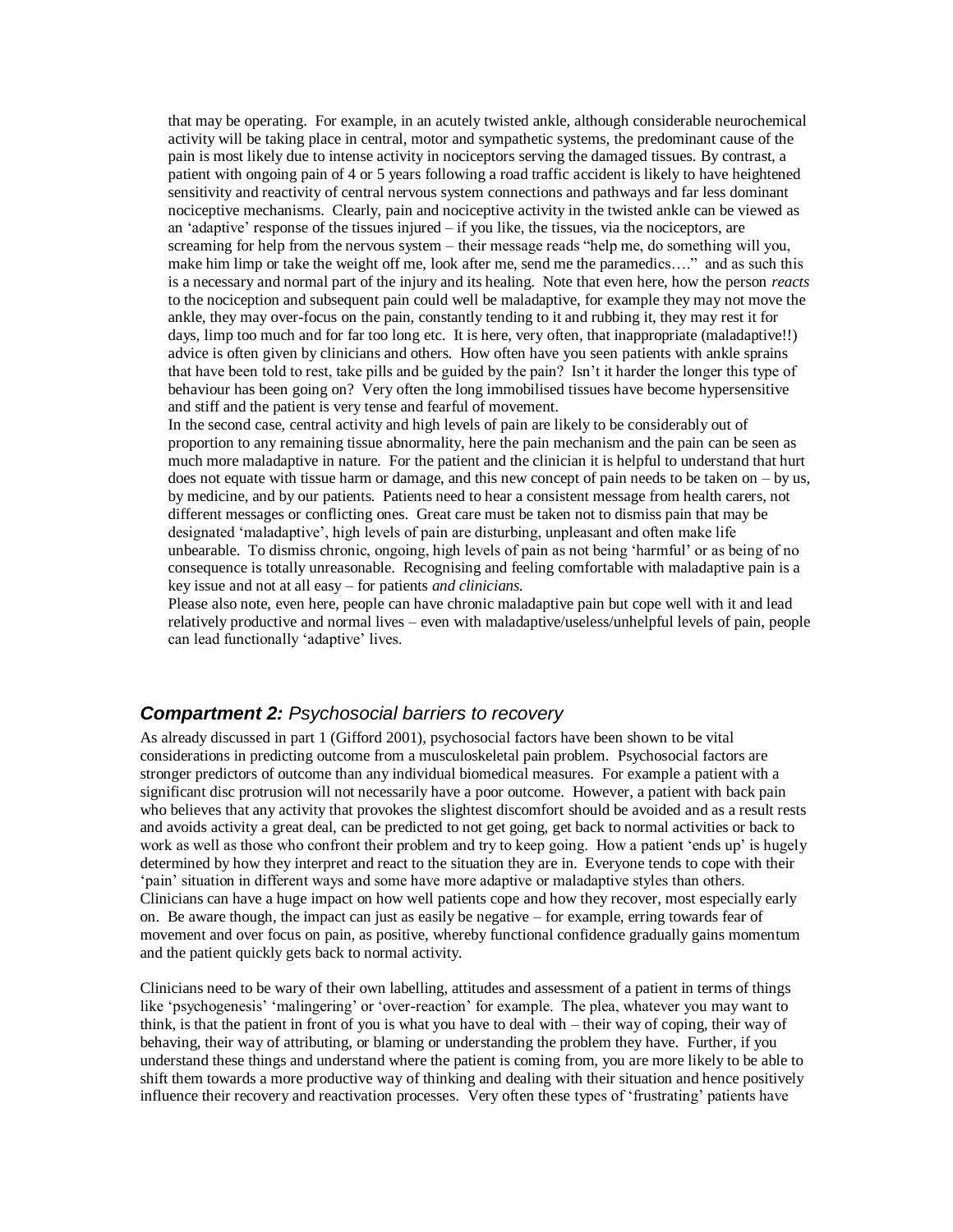rarely had a fair hearing, have not been taken seriously or listened to and further dismissal or trivialising of their problem is likely to lead to more disability, more misery and demands for more investigations and treatments.

We also need to be aware that as time goes on patients who have not recovered are likely to have received a great many treatments that have been unsuccessful in fixing or relieving their pain and that failure of treatment causes disappointment and increased feelings of helplessness and hopelessness. Physiotherapists are urged to be more aware that largely passive approaches or approaches that are dominated with correction of one or two physical impairments given high significance, are the sorts of approaches that have come under criticism for being iatrogenic (disease or disability producing).

#### **Further reading:**

The assessment of psychosocial barriers is fully presented and discussed in the chapters by Paul Watson and Nick Kendall in:

*Gifford L S (ed) 2000 Topical Issues in Pain 2. Biopsychosocial assessment. Relationships and pain. CNS Press, Falmouth*

Other highly recommended books:

*Main C J, Spanswick C C 2000 Pain Management. An interdisciplinary approach. Churchill Livingstone, Edinburgh*

*Waddell G 1998 The Back Pain Revolution. Churchill Livingstone, Edinburgh*

I believe that the psychosocial aspects of assessment and management are the most challenging area to take on for Physiotherapy. A personal comment, if it is helpful by being persuasive, - is that it has been two things for me – on one hand it has been the most exciting and most rewarding thing to understand and take on in my whole career as a physiotherapist – and on the other it has been the most difficult. Intuitive feel for a patients predicament is one thing, but understanding the *practical* ways in which a patients can be assessed and moved on is what is so highly skilled.

Readers are urged to study the references above and go on courses targeting skills in psychosocial assessment and management of pain using cognitive-behavioural methods. Bear in mind here, just as anywhere, that new fads are often pushed to 'overkill' by enthusiastic believers! Look for a comfortable and well balanced presentation if at all possible.

The term 'yellow flags' is perhaps the buzz word associated with the psychosocial factors that may be significant barriers to recovery. Briefly, the areas that can be assessed are divided into 7 groups, easily remembered using the headings **A B C D E F & W**.

It is important to bear in mind while conducting this part of our clinical assessment that a key question for the clinician is : 'What can be done to help this person experience less distress and disability, get back to normal activities quickly and improve their physical confidence?'

## *'A' Attitudes and beliefs about pain*

Pain associated with joints and muscles naturally causes guarding and care with movement. Rest and avoidance of movement is reinforced if activity hurts and resting is comfortable. Patients are often fearful of causing more pain or re-damaging or putting their problem back to 'square-one'. This is particularly so when patients have very high levels of pain or have had high levels of pain associated with the problem. Reducing the pain, if it can effectively be reduced, clearly helps (see pain compartment below), but often significant strides can be made if patients attitudes and beliefs about the nature of their pain or problem can be changed to a more positive one and which is less threatening.

Pain's primary purpose is to drive a change in behaviour – sometimes it demands rest and care with movement or exertion, but very often it demands that we move – the exact opposite. Staying still can hurt, moving makes you feel better. Being forced to stay completely still, to many, is a form of torture. Pain by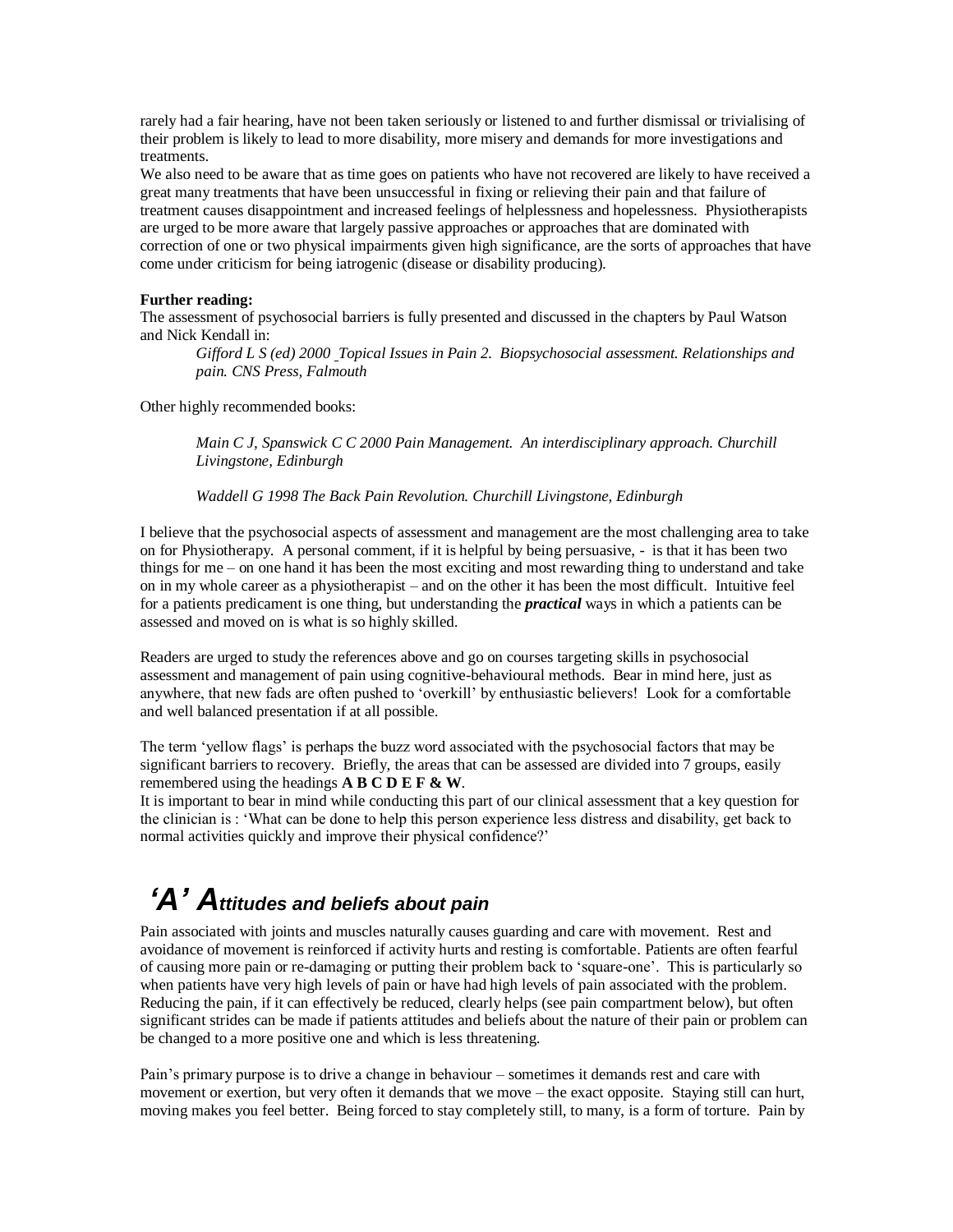its very nature does not present a consistent message, and if you think about it, in the acute stages this is what the tissues actually need – a bit of take it easy go carefully, a bit of rest and looking after it if there's time and a bit of movement too. We have evolved to heal while still on the move, in nature pain sneaks in when it can and is quickly pushed out when life gets exciting. A major point is that survival dictates that rest has to be minimal, in nature not moving for long is not living for long. In contrast, modern living may give us too much free time – an amount never catered for during evolution! Pain has never had such a good opportunity as now!

There are many dimensions to this 'doing nothing while it heals' mistake. Being unoccupied allows the brain to listen to the ongoing nociception coming in from the tissues and may reinforce it, especially if it is given high significance by the patient. How you interpret your pain dictates how it is processed by your brain. Remember, 'gates' close to sensory information when our attention is focused elsewhere, when we are occupied mentally and physically. An individual that has little to do may well turn their attention towards their body so that even modest nociceptive activity can soon take a well established hold on consciousness in the form of pain. The longer and more continuously we are aware of pain, the more significance we give to pain, the more established and secure become the pain representational pathways within the brain and its consciousness 'circuits' - and the harder they are to shift away. It seems that patients who do not understand their pain, who are fearful of it, who give it high significance, who are fearful of moving and who do not remain mentally and physically occupied from the early stages on, are biologically and psychologically giving pain a better chance of becoming permanently established. The messages for us are simple – find out where the patient is coming from in terms of their pain – ask questions that relate to their perception of the pain, what it means to them about what they should or should not be doing, what they believe is wrong, how they see their future, whether they feel they have any control over their pain and whether they are keen to be actively involved in their own recovery.

Our patients words can be useful:

'Understand your pain, see it as less threatening, start to see that you can move and get stronger even with the pain and your confidence grows, you see out of yourself, you don't notice the pain quite so much …. and then you realise that your pain has lessened! The most difficult part, but most helpful was learning how to pace activity and be gradual with exercises….' (35 year old patient writing about her experience with 6 month old sciatica who had been off work and resting for the whole time and whose pain was gradually getting worse and worse).

'The therapist frightened me, I was told that I had a disc derangement and that if the pain increased in my buttock and thigh I should stop what I was doing. I had difficulty doing anything! I also felt more upset after seeing her because she always looked so concerned about the pain and gave me the impression that my spine was going to breakdown if I bent or moved too quickly or coughed without holding onto myself. It seemed that the only thing that would protect me was if I could tense my stomach when I moved or coughed – it seemed so difficult and I just got tenser and tenser all over the more I tried…..' (45 year old policewoman with one year ongoing back and upper thigh pain)

I hope that clinicians can see that an important part of their 'in-parallel' management is to understand and to then rework patients attitudes and beliefs about their pain if they are found to be unhelpful to recovery of function and restoration of physical confidence.

## *'B' Behaviours*

This is all about what patients do or don't do, how they are responding to their pain, what they are avoiding and having difficulty with and how they react and report their situation.

It is hugely influenced by what they are told to do or not do by Drs., health care practitioners, friends, and magazine articles for example. Clear guidance is essential, but for far too long patients have been told not to do something or to avoid something – when at a future time it may well be possible. Guidance needs changing as time proceeds.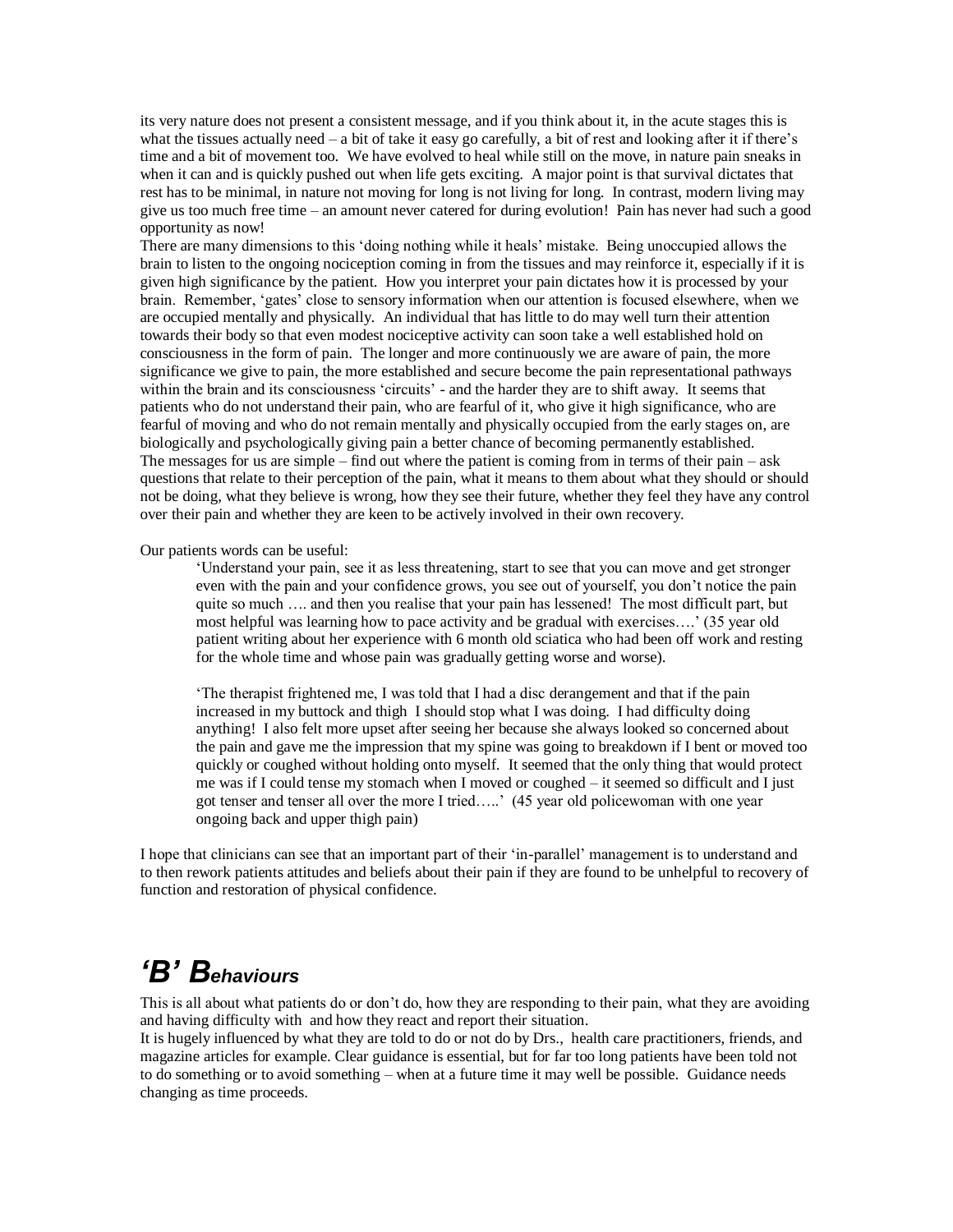Time and time again I find patients with knee problems relating to modest degenerate changes or medial ligament strains being told not to do breast stroke! Once someone has been told 'never to do' or 'not to do' something by someone with authority – it is very difficult to persuade them that it may be possible again – even if they take it on very gradually. One issue is that there is no evidence that breast stroke causes further knee damage or makes knee pain worse – another is that the only way to find out if it is possible is to gradually try it and find out. Most patients find it is possible. A rare few find that however gradually they try, it still does exacerbate their problem and that there is no way found round it so avoiding it has to be accepted. This example is only of modest consequences, but what if a back pain patient was told never to bend – like many so often are in the early stages of management. Fine to suggest care with some forms of bending to start out in the early stages perhaps, but surely bending confidence should be restored in a graded way at some stage? It is my belief that around 20 years of propaganda based on the disc derangement model and the concept of centralisation of pain relating to dubious biomechanical models for back pain has led to an unprecedented therapist fear of flexion that is passed on to patients (nice research project for someone!). Older therapists and those who have looked into earlier approaches to back pain will be aware that there was a time when the 'Williams' lumbar flexion exercises were the 'in' thing. A re-balancing focused on restoration of confident movement and multiple hypotheses that embrace broader dimensions of reasoning needs a far bigger voice. For example, increased emphasis on thoughts relating to central nervous system processing such as gating related to focus of attention, expectations, fear of pain or damage and changes in tension related to this.

This section brings our attention to how patients behaviour can effect the outcome and to how the management emphasis needs to be on reactivation, patient responsibility and the feeling of having control via active means, good pacing of activity, rest and exercise, and reduced reliance on passive therapy.

# *'C' Compensation issues*

There are a great many clinicians who are quick to label the patient as 'difficult to help' as soon as they find out that they are seeking compensation or that lawyers and disputes are involved. Compensation, disputes, financial hassles or medico-legal hassles certainly do not help, but to label patients quickly as 'difficult' is to slip back into an 'in series' single issue style of thinking. Far better to weigh-up all the other yellow flag factors and put in a bigger context before siding too strongly on a single issue. Far better to enquire as to the effect that the compensation/dispute/financial hassles may be having. Quite often I have short sessions with patients with ongoing pains called 'hassles that may not be helping'. The word 'hassles' is written in the middle of a piece of paper and the patient is asked to voice all the hassles that relate to their problem – as you jot them down. It's fun, the patients seem to enjoy it and constructive action plans usually evolve out of it. Calling the last consultant or therapist a 'complete bastard' can sometimes be very therapeutic, more especially if the patient can come round to seeing why the clinician might have responded in the way they did. A major goal is to discuss what happened, with the

aim of putting the experience into a less tension creating context. In this way the patient can start to learn the skills of re-evaluation of the very things that get to them.

Hassles often create tension, anger, frustration, and patients can spend many hours dwelling on them – a common one is the half a dozen or so words that they remember from the last consultant – 'get on with your life there's nothing wrong with you….' Or the report they've just had for their litigation that virtually denies they have a problem. Having your veracity challenged is very disturbing. Many patients have run out of ways to know how to explain or show the reality of their problem. How can they get well unless they are believed by those who they feel should know better?

Once all the 'hassles that are not helping' have been written on the paper I might ask the question – 'Is there anything you think that could be done to lessen these hassles?'

I get another piece of paper and we list the ones that can be worked on.

We might get a long list of things.

At the top might be 'responding to the inconsistencies in the last consultants legal report' – he's been putting it off for ages, the solicitor is hassling him and he keeps churning it over in his mind because it made him so angry and he doesn't know how to find good enough words to express his situation or his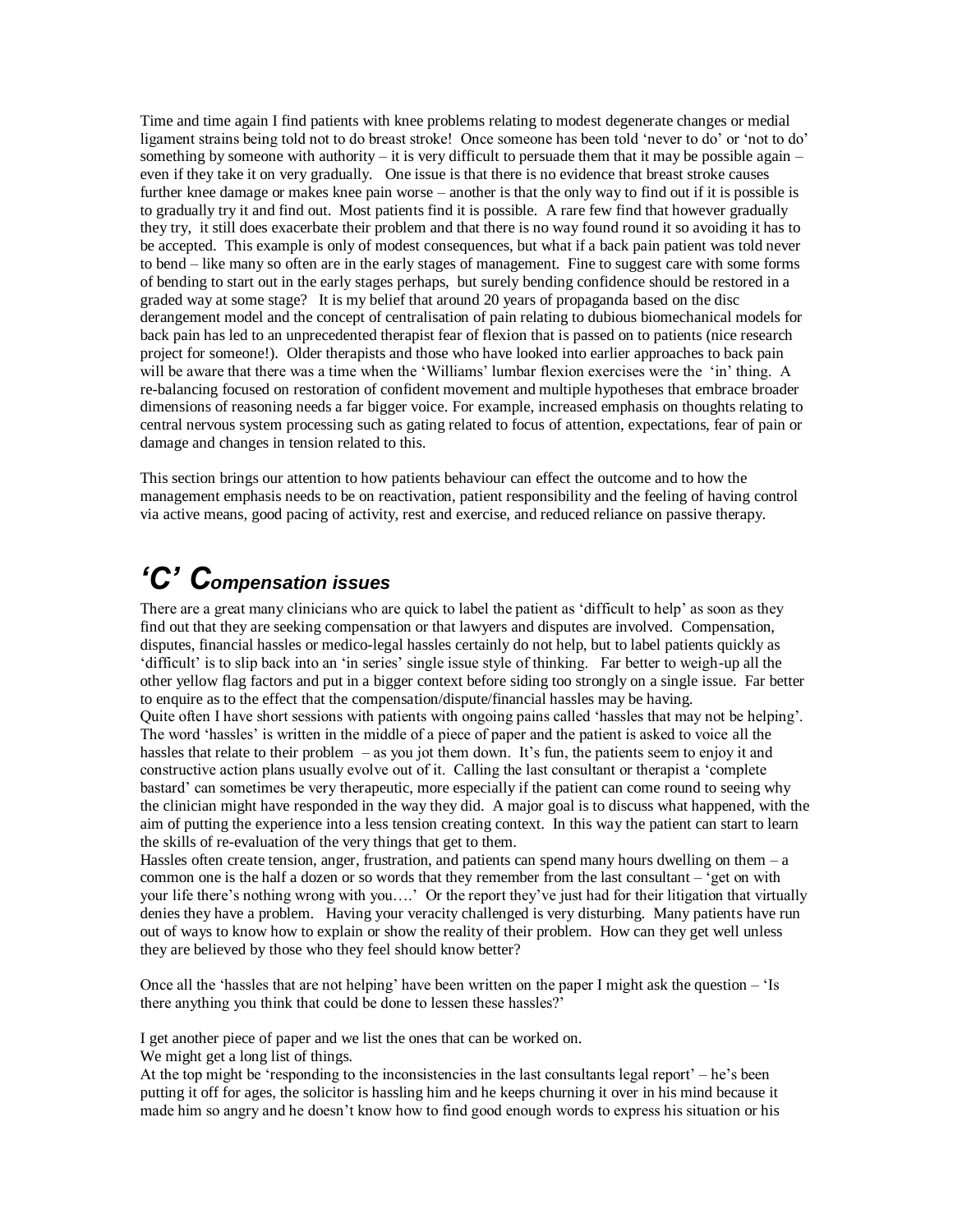feelings. I get him to have a go – I make some suggestions and the process continues until it's done and ticked off the list.

We do one thing at a time and when it gets done it gets ticked off the list, we start with the most annoying and we may just do a little of that until it is eventually done. The patient learns to put a small part of the day aside for 'dealing with hassles'. We both problem solve the hassles and the patient learns how it can be done. Often the patient feels better because they're getting a sense of control, they're seeing the light at the end of the tunnel, they're able to respond to things in a balanced way and get them done before they become a burden.

Some hassles are difficult to deal with. For example, 'the bloke who hit me, who smashed my car up and left me like this, he never said sorry, he didn't even offer to help me....be's now denying it was his fault!' We can't deal with patients lives, we all have hassles, but we can take one or two, show how they can be better managed and teach the skills to our patients. But we must be careful not to take over.

### *'D' Diagnosis and treatment Issues*

There is now a good body of evidence to show that what clinicians/medicine says to patients may help to create the conditions that lead to long term incapacity. For example, complicated language and diagnoses, conflicting diagnoses, explanations that create notions of physical weakness and frailty or long term incapacity (you've a spine of a 70 year old…..), dramatic explanations of pathology, and salesman approaches to therapy that raise expectations of a quick and easy cure.

Ask the patient, find out what they have been told, what it means to them, what they think of their previous treatments and management and what their role has been in it all. Ask them what they want from you – what are their expectations? A great many patients merely want some kind of better understanding of their problem and advice about how to deal with it themselves, yet get hooked on regular long term treatments and follow ups quite unnecessarily.

The message here is clear – listen to what the patient has been told, think about its detrimental effects, avoid rubbishing others efforts, try and steer the patient towards more positive confidence building information that makes sense and that fits with a reactivation approach and check what the patient understands from what you have said. Above all, try and shift the patient from being fearful of structure, having the notion that there is a passive fix for their problem, to one that engenders more responsibility and a gradual return of physical confidence. Positive information is one thing that helps a bit, but starting to get a few movements going and gradually building from a sound confident baseline is ultimately the thing that supports the veracity of the information and gets the patient back into life again.

# *'E' Emotions*

Most people with pain feel fed up. Fed up with the pain and fed up with the negative spin-offs associated with it. The longer a pain goes on the more fed up we tend to become. For some patients merely being fed up and frustrated can develop into increasing levels of distress and sometimes clinical depression. When people feel down they tend to change routines and habits, they may stop socialising sometimes to the point that they feel a bit anxious about mixing with people, they feel less inclined towards physical activities, they lose self esteem, feel hopeless and helpless and sometimes take great deal less care of themselves. It can be very difficult to motivate people to get going and get fitter or become actively involved in their own management when they feel miserable, distressed or depressed. Sometimes people can snap out of the situation they are in, make a big effort and turn a corner, but often they wallow on occasionally dragging themselves up, but soon drifting back into unhealthy routines and behaviours that require little effort. Change requires a great deal of effort and when you are low effort is very difficult to sustain. Patients who are significantly distressed or are suffering emotionally are difficult to manage on a one to one basis in Physiotherapy departments. It is no wonder that patients who have a significant degree of distress, have a poorer outcome and are harder to help. If I really think about many of the patients that I have treated in the past who have been really difficult I have to acknowledge that my awareness of their emotional state, there concerns about their situation, their levels of stress, their interest in themselves or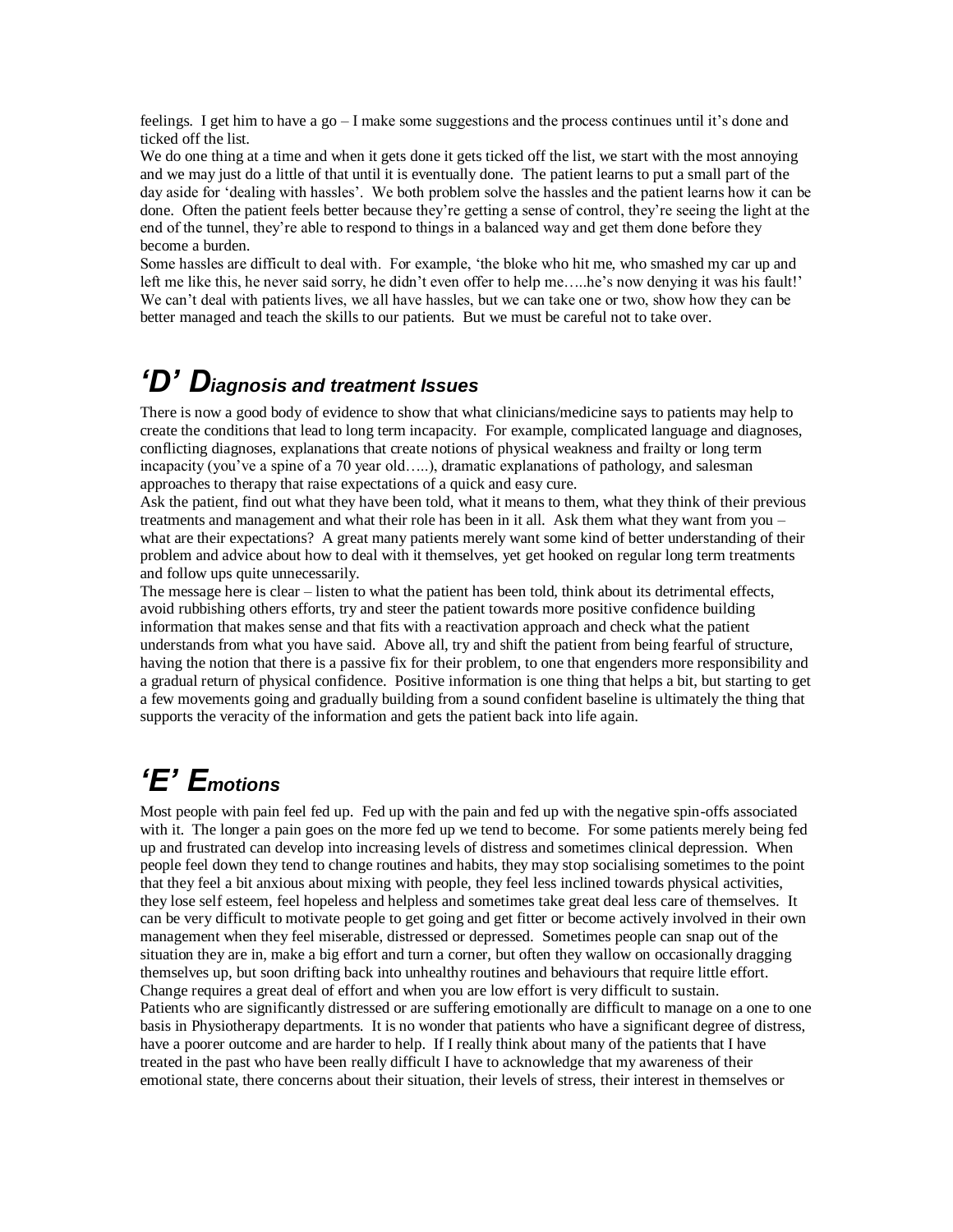their level of socialising – were things that I had never given hardly a thought to, but if I had I am sure I would have a better insight into why they were so problematic.

Many patients have all sorts of hassles and problems going on in their lives, physiotherapists are not trained councillors or psychologists and it is not our place to deal with these areas. However, many patients with pain are low in spirits because of the pain and the problems that they have encountered as time has gone on. Getting patients involved in taking responsibility, reassuring them about their pain and getting them to tackle and reach a few simple physical goals are the sorts of things that can help them turn a corner, pick themselves up, start to improve their self esteem and confidence and move forward.

# *'F' Family*

This is a very interesting area and one which has been discussed in detail in chapters  $6 \& 7$  in Topical Issues in Pain 2 (Gifford 2000). The reaction of family and friends can often have a big impact on how the individual reacts and feels. Families may become very protective and fearful for the patient – reinforcing a 'be careful don't move' style of coping while at the same time taking away responsibilities and making the patient feel hopless and useless. It is easy to ask the patient how their family may be reacting to their problem as well as to include them in the rehabilitation process.

## *'W' Work*

As discussed above, doing nothing or being unoccupied is detrimental to recovery and ultimately detrimental to an individuals health. It is also detrimental to business, to the economy and the nations health. It is where pain and disability from pain meet politics. Since the early 1980's the number of people not working due to back pain has risen at an alarming rate. The graphs are everywhere and represent increasing *disability* in Western society from a disorder (back pain) that is just as prevalent as it always has been (Waddell 1998). Back pain has not increased in prevalence, but disability from it has. Increasingly sophisticated physical therapy, surgery and drug therapy has had no impact on the tragic and unnecessary disability curve.

Getting people back to work or keeping them in work if at all possible should be a major goal of physiotherapy. The barriers that prevent people from returning to work come under this 'W' category. The patient's work situation needs our understanding, it has several dimensions which are dealt with excellently by Main and Burton ((Main & Burton 2000)). Two will be discussed briefly here to whet the appetite for their chapter!

**Physical factors**?: - clearly if a patient's work involves heavy physical activity with little opportunity for changing conditions, return to work may be more of a problem than if the work was less strenuous or more flexible. However, with regard the 'physical' dimension of injury and disability, therapists need to be aware that traditional thinking - that there is a direct relationship between the physical demands of work and the occurrence of injury, - is not well supported by the scientific literature and is quite complicated. While a great many 'perceive' that their problem was related to work the evidence seems to suggest that although the back can certainly be injured in various ways, the 'injury model' is not able to explain the wide variation in resultant disability. The important issue to grasp is that the *initial* occurrence of back pain may well relate to physical stressors but *recurrence and disability* are mediated more by psychosocial phenomena.

**Work stress – blue flags**!: How an individual *perceives* their work is of such significance it has now been given its own coloured flag – blue (Main & Burton 2000). Patients may be wary of returning to work if they *perceive* that their work is physically demanding and likely to re-injure them. There are many other 'blue' factors too, for example, return to work is less likely if patients don't like their work, if they see it as repetitive and boring, if there is little satisfying about it, or it is too pressured with poor rewards and meagre support from managers or colleagues, or if they have little control at work, there may be conflicts with colleagues. Clearly, issues like these, and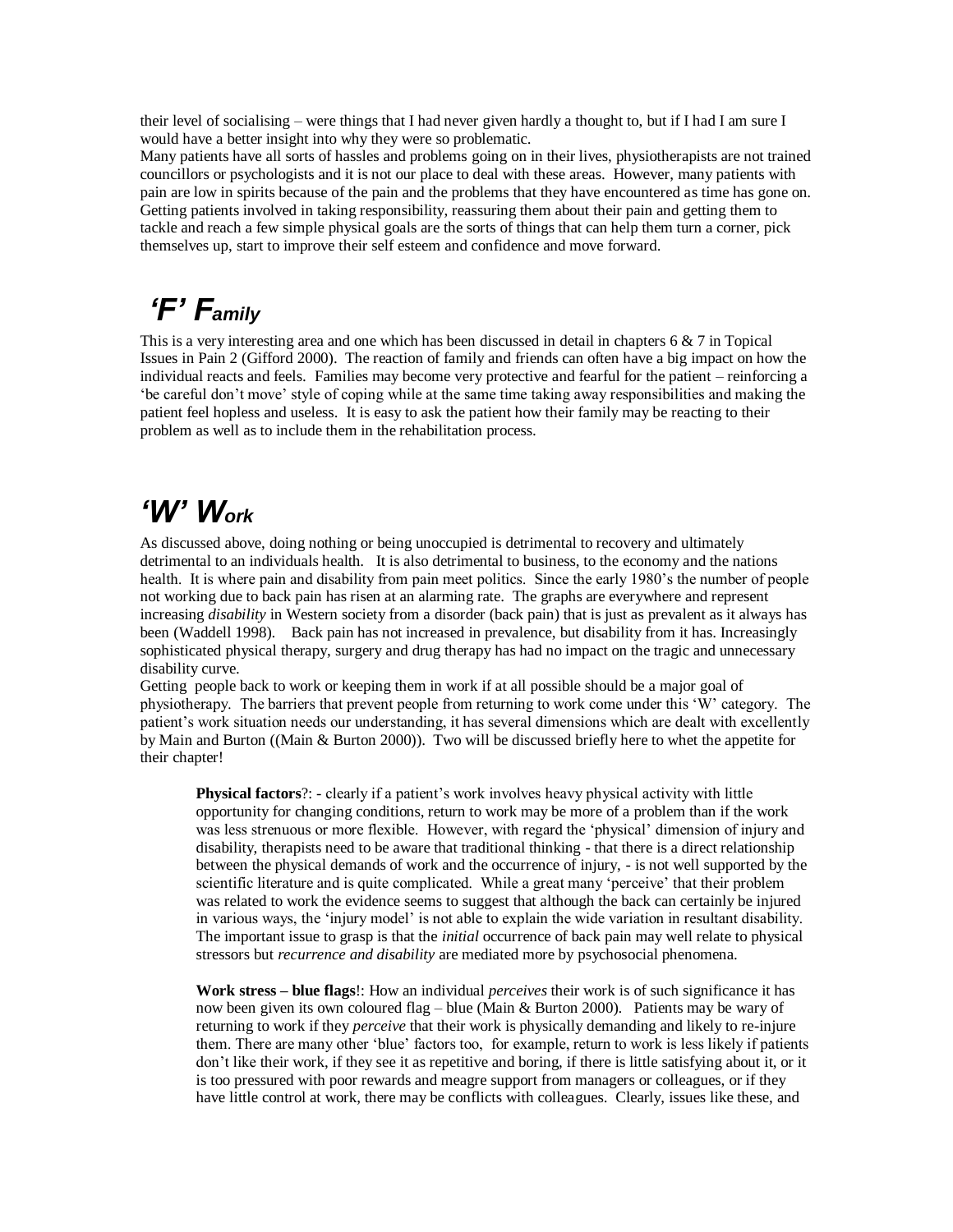ones that many of us will think are obvious, are significant barriers to getting people back to work. Human nature very often follows a simple law of all nature – that is, to get as much as you can for the least amount of effort!

If we are to help in getting people back to work, or help them to stay at work, we need to understand their work situation, how they perceive their work and their relationship with their work colleagues as well as the attitudes and beliefs about the causes and nature of their problem.

#### Care with the Yellow flags…

All patients, whether acute or chronic have some yellow flags. The more that are present or the higher the scoring on the 'Yellow flag' questionnaire, the more strength with which a poor outcome can be predicted. Three issues are important here. Firstly, it is unfair to label a patient as being difficult based on one or two positive findings. For example, as already discussed, patients who are involved in litigation or compensation are often blindly labelled as no-hopers and given little credibility. Careful assessment of other areas may well indicate good potential for recovery or a specific management need. Secondly, the identification of significant yellow flags helps direct management to give attention to the identified barriers/problems. For example, a patient may believe that their pain indicates major structural damage or disease that has not been found. Time taken with history taking and a thorough physical examination accompanied by a reassuring discussion regarding the nature of the injury and pain may make a positive impact here. 'Structural reassurance' however, can only be achieved if therapists know their 'red flags' and have fully assessed them (giving confidence that nothing serious is wrong structurally or pathologically). The development of a high competence in assessment needs to be paralleled by a high competence in *explaining clearly* in terms that the patient understands and which has a useful and positive message. In my opinion this is a hugely under-practised area of pre and post graduate training, and it is so easy to get wrong and very difficult to get just right.

Thirdly, high 'yellow flag' scores should not mean that physiotherapy is inappropriate. However, it may mean that far better outcomes will occur if the patient is managed using a multidisciplinary team approach. The current growth in the number of high quality pain management units utilising cognitive behavioural principles is a very positive step.

Good clinical reasoning is all about picking out all the issues and then being able to prioritise them – dealing with the most important findings and issues first. Quite often significant yellow flags need addressing before any 'physical progress' can be made.

#### *Compartment 3: Disability/functional limitations.*

From my own clinical reasoning perspective, I see disability/functional limitations as 'what the patient reports they have difficulty doing, or cannot do, as a result of their pain problem.

Disability may relate to 'activities' – like walking, housework, lifting, sport etc.

Or it may relate to 'inactivities' like sitting, standing or lying.

During the clinical interview I put emphasis on finding out what the patient is doing now compared to what they normally do, what they feel they could do and what they want to get back to(see 'B' Behaviour section above too – there is overlap). The barriers to them getting back to doing those things need assessing and understanding too.

Because I was so schooled in a biomedical/in-series/single tissue style of approach, getting the patient to start working on avoided activities was often left a long way down the management priority list or given little real focus of attention. I wasn't that interested, perhaps it wasn't really intellectually stimulating enough and if I am honest, the thought of function mucking up the pain after all those treatments was very off-putting! I thus didn't really have a clue about how to constructively get the patient back into activity in a way that didn't stir everything up again.

Having now seen a great many patients who are well down the chronic disability pathway it seems quite obvious that in the early stages their disability could have been prevented if earlier activation had occurred. In part 3 of this series the patient example is typical of these patients and clearly demonstrates that a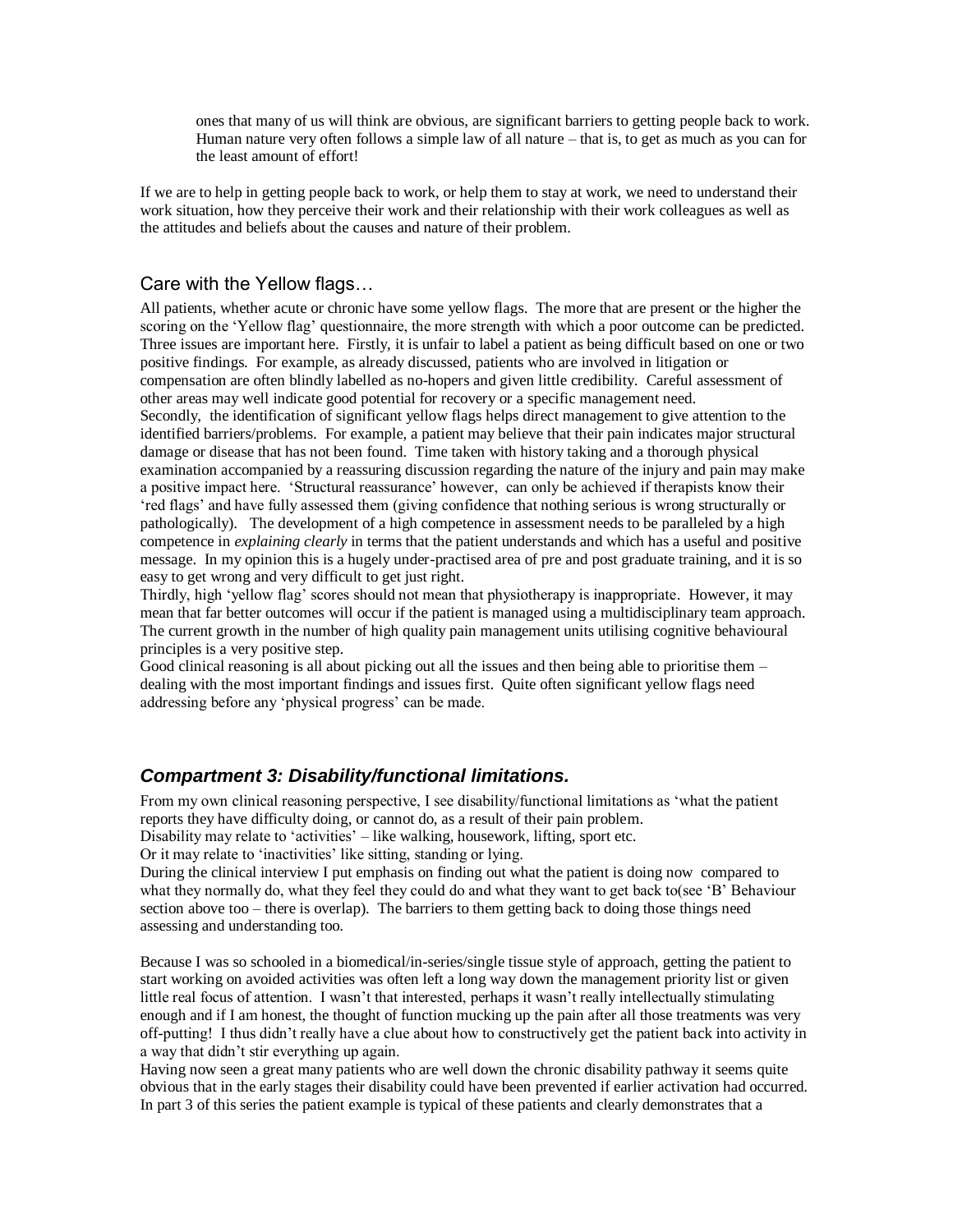'graded exposure' style of approach to functional confidence is probably the most important and useful tool that good rehabilitative physiotherapists have to offer.

### *Compartment 4: Impairments*

Impairments are the things that physiotherapists find during the physical examination. Thus, loss of range of joints, muscles, nerves, motion segments, hypermobility, sensitivity to movement or palpation, weaknesses, altered movement patterns, altered reflexes, physical asymmetry, altered anatomy etc.

This is the area that many physiotherapists have become experts in. We love our complicated instability tests, our neurodynamic tests, our muscle tests our joint accessory movement tests and so forth. The problem is that the evidence at this stage is not that supportive for the importance of impairments in relation to pain, function and disability. Far more evidence supports compartments two and three above and these therefore, in most cases, should head the management priority list *before* getting down to the impairment nitty-gritty.

I am not against these skills, but I am concerned that a great many put a great deal of emphasis on them at the expense of other compartments.

On the more positive side however, a good physical examination is a very reassuring thing for the patient, focus on improving impairments is often a useful tool in reactivating the patient and can help alter pain. So long as we are aware of the dangers of physically over-focusing, of the patients potentially negative interpretation of what we uncover and explain and that the explanations associated with tissue abnormalities have weaknesses then we should be comfortable here. Most importantly, if at all possible patients should be given the tools and the responsibility to work on the impairments themselves, rather than being reliant on the therapist.

### *Compartment 5: Physical fitness – general*

All of us will be aware that being physically fitter feels good. Physically fitter people tend to cope better and manage their lives better than unfit people. Clinicians will know of many patients with ongoing pain who have significantly moved on or improved once they started to get fitter and as a result feel more in control.

Patients with significant pain often get frustrated with the lack of exercise, many become deconditioned and become more moody as a result. Pain and low mood leads to 'bad behaviours' – over-indulgence, lack of activity leading to even lower mood, poor sleep, and the emergence of other physical symptoms. Graded physical fitness programmes are a very important part of management at an appropriate stage, or may even be a key component of recovery early on.

It is quite simple to ask patients how fit they feel now compared to before their problem or whether or not they feel as fit as they would like to be. Assessment of function can often be linked with assessment of fitness.

This section will be explored further in part 3 of the series.

#### *Compartment 6: Physical fitness – local.*

The long standing biomedical reasoning models used in physiotherapy have consistently directed us to managing a presumed 'source' of the pain or problem. For example, a pain down the leg deemed to be coming from the back resulted in therapy and exercises to the back, even though there may well be quite significant impairments/deconditioning in many of the tissues in the leg as a result of the pain.

This compartment is a plea for clinicians to think beyond the hypothetical sources and causes of the pain and address the tissues affected by the problem too. Patients with referred pain into the leg often have stiff and painful peripheral joints or demonstrate loss of power and endurance in related muscles. Progressively working and moving these tissues, especially in a functional way, may well trigger a biological message of recovery that says 'we need you, improve your function' and then the later retort from the nociceptive and nervous system that goes 'we feel safer, we will decrease our sensitivity now'. A key paradigm might be that a weak organism 'senses' its own vulnerability and hence up-regulates levels of sensitivity, whereas a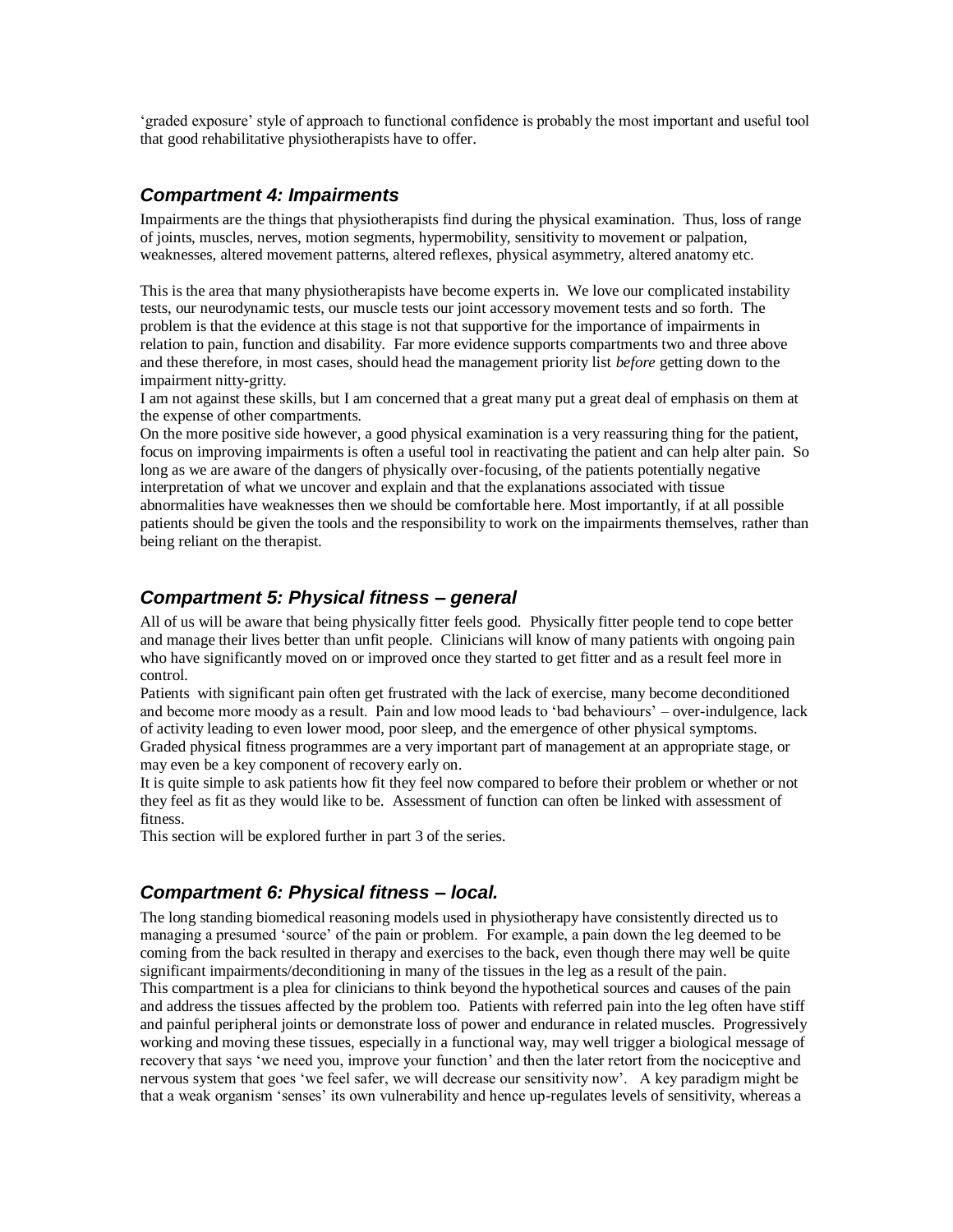stronger organism 'senses' less vulnerability and as a result lowers the sensitivity setting. Local fitness management of tissues that either contain the pain, are affected in some way by it, or that may in part influence it, are all worthy of some input.

A significant step forward in improving confidence is to activate the areas the patient feels vulnerable in – and this is often the area that they think the problem is coming from as well as the areas where the pain is felt when there is referred pain.

### *Compartment 7: Pain*

Pain is at the end because it has been at the beginning for so long. It is still important and is of course the primary reason for the patients problems and their suffering. If pain relief was more effective the whole process would be so much easier. While the most recent findings of research urge us to be very cautious in over focusing on pain that does not mean it has to be forgotten. If we can relieve it fine, but if we are making patients dependent on therapy then there is something wrong unless we are merely in this for economic gain.

A major aim is to help to get the patient involved in managing their pain better. This often means adequate pacing of rest and activity; exploring movements and resting postures that may help. As argued earlier, there are a great many pain 'treatments' available – from magnetic and copper bangles to sophisticated medicines and surgeries. What is clear is that there is always something out there that can help a bit and occasionally a lot – which presses us to be open to any possibility that may help. Everyone has their personal style, their favourite techniques and their favourite beliefs. I would simply urge that physiotherapists involved in the management of patients pain see the importance of self management and patient responsibility if at all possible.

The final part of this series takes a patient example using 'graded exposure' principles of management. Hopefully the case will demonstrate many of the issues discussed in this and the previous articles.

#### **Further reading:**

Gifford L S (ed) 1998 Topical Issues in Pain 1. Whiplash - science and management. Fear-avoidance beliefs and behaviour. CNS Press, Falmouth

Gifford L S (ed) 2000 Topical Issues in Pain 2. Biopsychosocial assessment. Relationships and pain. CNS Press, Falmouth

Gifford L (ed) 2002 Topical Issues in Pain 3. Placebo. Sympathetic Nervous System and Pain. Muscles and pain. CNS Press, Falmouth. In Press

Main C J, Spanswick C C 2000 Pain Management. An interdisciplinary approach. Churchill Livingstone, Edinburgh

Waddell G 1998 The Back Pain Revolution. Churchill Livingstone, Edinburgh

#### **References:**

Butler D S 1998 Integrating pain awareness into physiotherapy - wise action for the future. In: Gifford L S (ed) Topical Issues in Pain I. Whiplash science and management. Fear-avoidance behaviour and beliefs CNS Press., Falmouth 1-23

Gifford L S 1997 Pain. In: Pitt-Brooke (ed) Rehabilitation of Movement: Theoretical bases of clinical practice Saunders, London 196-232